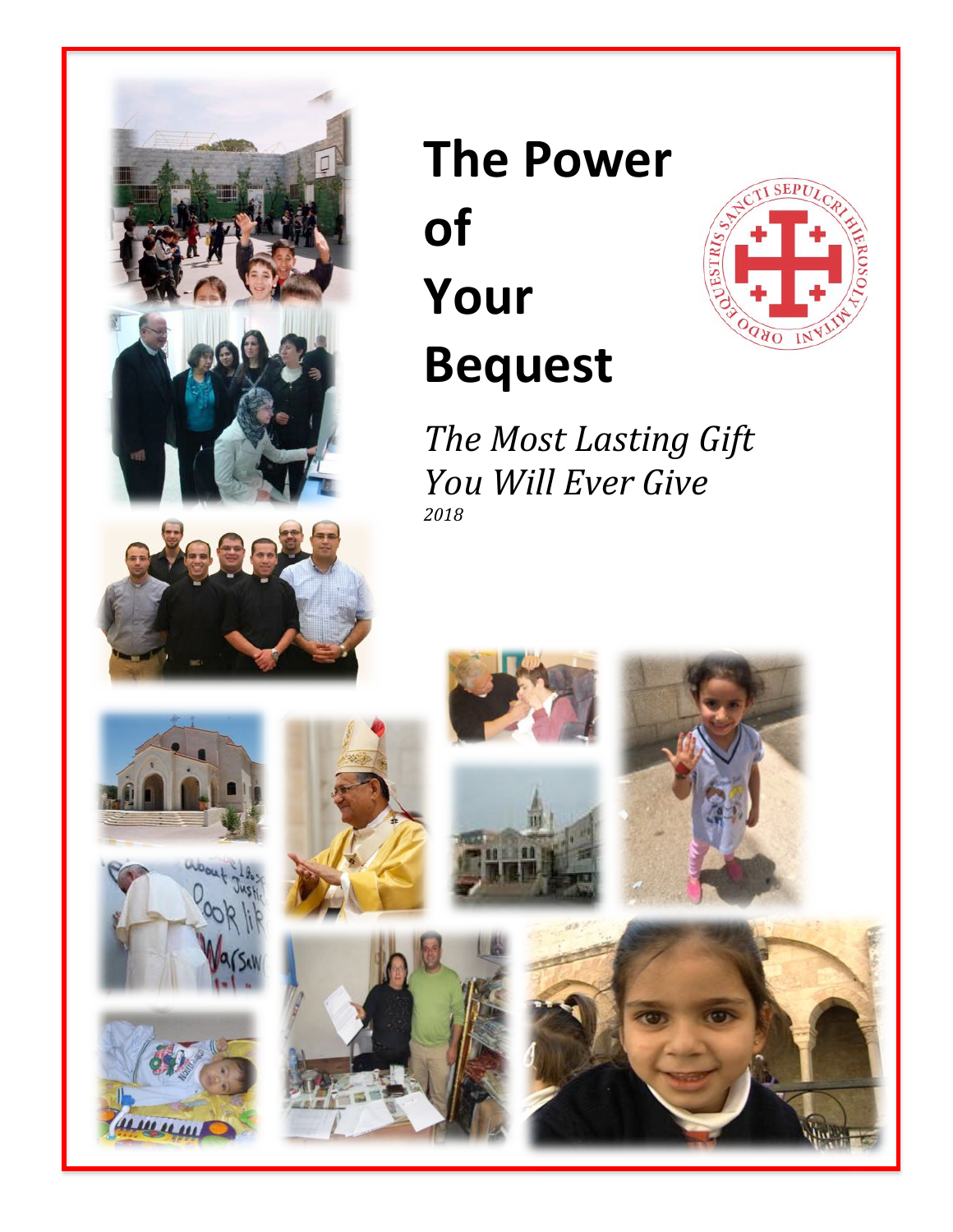For almost 1000 years the Equestrian Order has been committed to acts of mercy in the Holy Land...we are literally the lifeblood to Christians there. After Spiritual *growth for each other it is our highest calling. And when you consider your lasting calling and the legacy you want to leave in this world, please consider the power of your bequest on our brethren in the Holy Land.* 

#### **The Power of Your Bequest**

"After an absence of several years, I came to Jerusalem to bring my people gifts for the poor and to *present offerings" - Act 24:17*

Just as Paul provided funds to those in need in Jerusalem in 57AD, you have continued that mission through your gifts to the Order. The Order in return has carefully used those funds to form Priests and Religious, support local Parishes, educate school children, help those who are sick, disabled and displaced, champion justice, encourage economic development, seek peace, and ultimately provide a path of hope for Christians in the Holy Land.

Estate giving is the one time in your life that you are free from considering your personal needs to ensure your own well-being. You have a unique opportunity to start with a "clean sheet" and allocate your entire estate for all the things you hold dear. Think about it -100% of all the talents you have developed can now be channeled to your family, parish, diocese and those **programs in which you believe.** It is also the road map for how you wish to help others and it may provide some tax benefits while you are alive.

We ask that you please consider including the Order among those beneficiaries. Please remember even a small portion of your estate can have a dramatic effect on those in the Holy Land, 5% is often considered a "don't notice" amount in all things but even 1% can mean a significant improvement in opportunities and conditions for our brethren. First, let us look at the power of prior gifts and the thinking of current members. Then we will focus on the basics of a bequest as well as some tax beneficial options

#### **Those Who Have Given**

The Gernert and Zuberano estates gave gifts, including **The Continued of the Continued of the Continued of the Continued of the Continued of the Continued of the Continued of the Continued of the Continued of the Continued** land, which the Order sold and funded a multi-million- $\text{dollar endowment for education in the Holy Land. That}$ endowment has funded 18 scholarships at Bethlehem<br>Why stated a scholarships at Bethlehem University ever year…for years!

**Father William Harnishfeger, a noted Cardiologist, upon his their communitation of the order on an increase** of appendix the church of the **passing** gave a simple percentage of his estate. That **thing** give a sumple personing of the some set the set of the set of the set of the set of the set of the set of the set of the set of the set of the set of the set of the set of the set of the set of the set of the set o the general efforts of the Order with a portion for the needs **the seems of the seems of the seems of the seems of the seems of the seems of the seems of the seems of the seems of the seems of the seems of the seems of the** of handicapped children in Bethlehem and a hospital in a  $\blacksquare$  very poor part of Jordan.

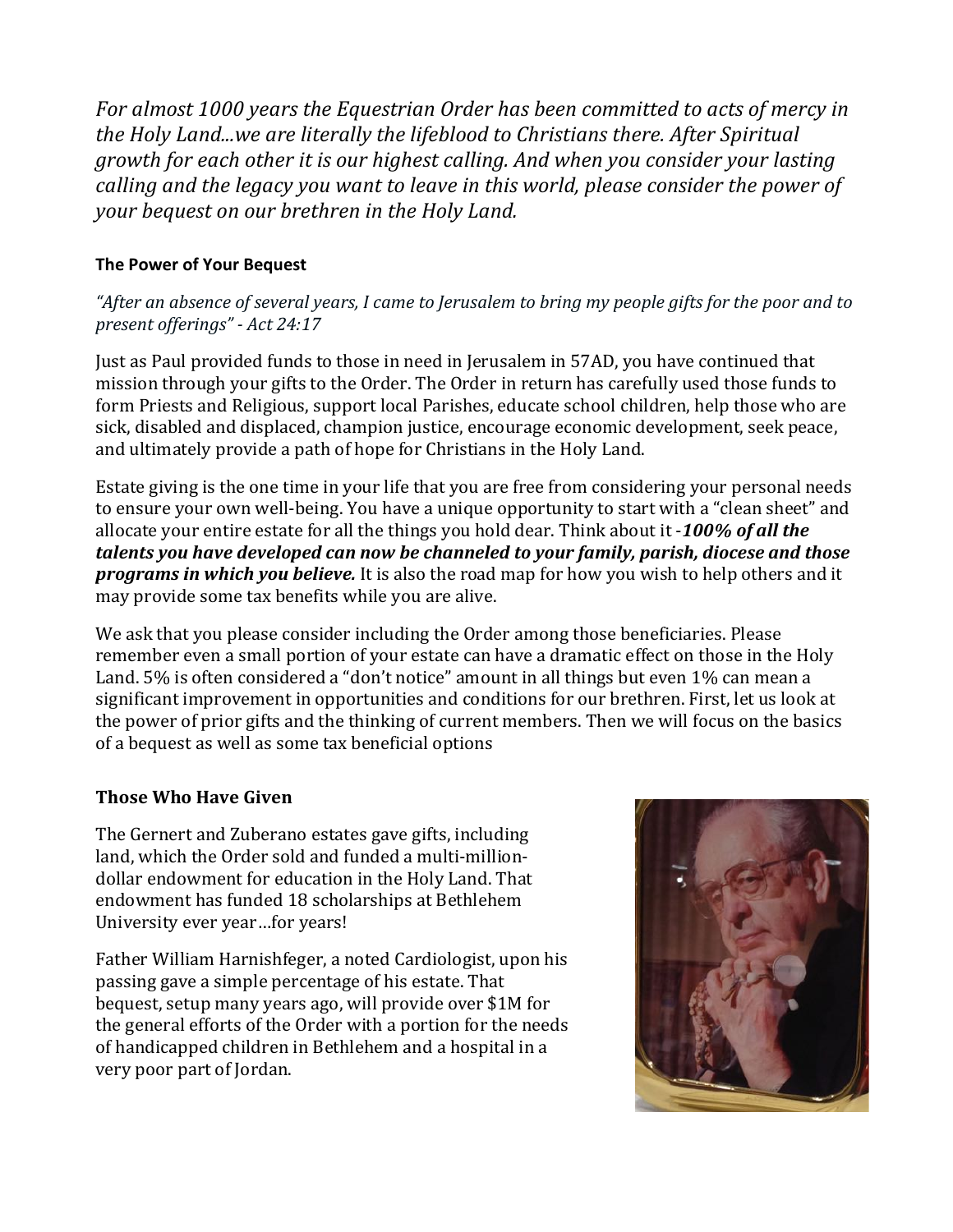# *A Bequest Primer – Options for giving*

This information was developed to provide a primer on ways you might consider including the Order in your estate plans, and, how the Order would manage and use the funds based on your desires. It is our goal to provide you with options you can consider and discuss with your estate planner or lawyer. It is focused on WHAT we could do together to help our brethren in the Holy land. This is NOT a comprehensive estate planning process and is NOT a substitute for involving your estate planner. With this overview of options, along with your prayerful desire of how you want to help people in the Holy Land and your estate planner's skill in developing proper plans, we are confident your wishes can be realized.

#### **HOW DO I GIVE A GIFT?**

The most common way to give a gift through your estate is through a "bequest" included in your will or trust. A statement in your will or trust should specify WHO is going to receive the funds and WHAT they are going to receive. You have the options of giving a general amount, general percentage or a specific item or items of value. The most common form is as an UNRESTRICTED gift. One where the Order receives the funds with the flexibility of applying them to programs and projects most in need and with timing most appropriate to the need. For such a bequest we have the following sample of how it might appear:

*I make the following bequest to be distributed outright to the WESTERN USA LIEUTENANCY OF THE EQUESTRIAN ORDER OF THE HOLY SEPULCHRE OF JERUSALEM, a non-profit voluntary association of the faithful, the funds to be used specifically for needs and support of efforts in the Holy Land.*

*You* will need to provide the actual nature of the bequest that will follow this preamble – again it could be a *specific* dollar amount, or percentage of your estate or specific items of value (like a house or piece of art).

# **WHAT IF I WANT TO GIVE IT FOR A SPECIFIC PROGRAM OR PROJECT?**

We realize that although a general gift gives the Order the most flexibility in helping Christians in the Holy Land, you may have a passion for specific projects or areas of focus within that broad scope. The Lieutenancy is sensitive to your desires to help specific groups or categories

of people in the Holy Land. We also realize that the Order has a very extensive knowledge and support system for the projects and programs most needed. It is our goal to find a good fit between your desires to help and programs highly valued and needed in the Holy Land. There is also the reality of evolving needs where good intentions included in your estate may no longer be needs after your passing. So, let's talk about options for making your desires and the Holy Land needs fit best.

First, such gifts which your estate clearly specifies for which purpose you want the funds used. As mentioned earlier we must be careful that the specific use is broad enough to be viable for the long term.

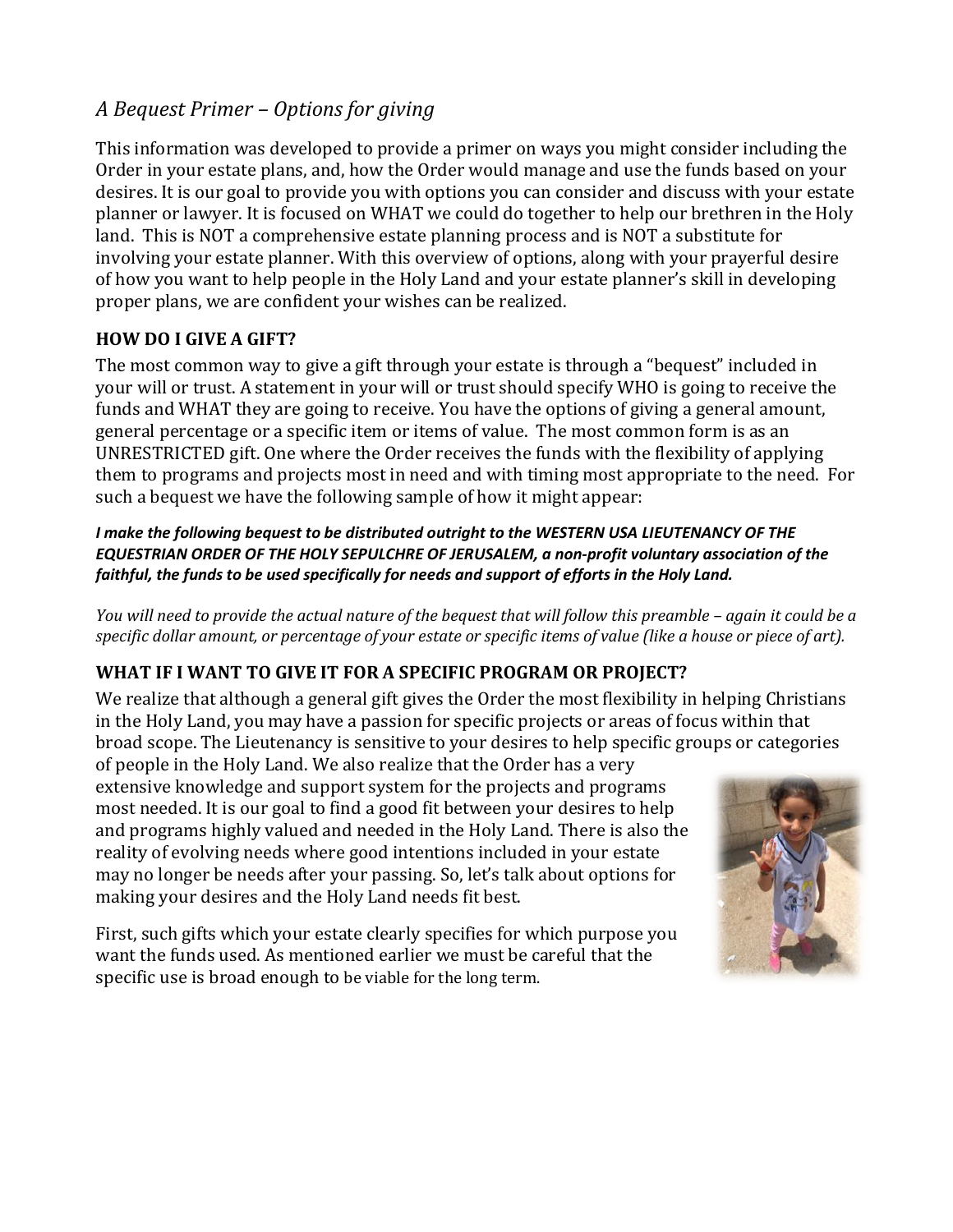Currently the focus on Education, Health Care or Religious support meet those needs. If you have a more specific desire, then there are two things you need to do. First, within the bequest you can have broader language much to the effect that if the specific action is no longer possible you would like the funds to focus on one of the three areas above or for the general use of the Order. Also, it is critical to contact the Lieutenancy to discuss your specific desire to determine if it is appropriate and aligns with the Order's visions.

# WHAT IF I WANT MY GIFT TO HELP FOR AN EXTENDED TIME OR FOREVER?

When you want your funds to support the Order for an extended period of time either in general or for a specific application then you would like to create an ENDOWMENT. There is some flexibility in the types of endowment including options of a specific percentage or amount each year or an endowment where only the interest from the funds is used for the Order or it's programs, thus protecting the principal in perpetuity. These parameters will determine the amount and duration of your gift. Your estate planner again can help you with your desire. As you plan an endowment please consider discussing it with your heirs and educating them on your vision for the endowment.

Fortunately, the Order can manage such endowments once you specify them. Upon your passing the funds would be transferred to the Order who will implement your gift as you choose. Likewise, if you would like to keep your heirs informed about the impact of your endowment please discuss this with the Lieutenancy to ensure we form a mutual plan.

## WHAT TYPES OF ITEMS CAN I GIVE?

The Western Lieutenancy is very flexible and open to receiving a wide range of valuable items to fund the Order. Of course, Currency, Stocks and Bonds are welcome. But in addition, real estate and other items of value including real property, collections, or pieces of art, etc. are readily accepted. If you are not sure, please contact the Western Lieutenancy for clarification.

#### **SPECIAL BENEFICIARY OPTIONS**

In addition to funds and stocks there are assets where you can name the Order as the beneficiary such as Life Insurance Policies and Retirement Plans. Many times these have long since been funded and it is simply a matter of redirecting the beneficiary to being the Order.

# **ARE THERE TAX BENEFICIAL GIVING OPTIONS?**

There are a number of tax beneficial options for giving. For example, giving highly appreciated stock or other assets provides your estate a way to avoid taxes.

There are other more complex options, which your estate planner can guide you through. More sophisticated options include a variety of Charitable Trusts. These by their nature give you the option of donating an asset for which you get a current tax deduction. You then receive proceeds over time (much like an annuity) and then the balance is given to the Charity at a later date. Or you can take an asset you are no longer using (land, insurance, etc.) and donate it for which you could receive an annuity over time while the charity eventually uses the bulk of the proceeds. We are not going to delve into these, but we just want you to know you have a number of tax beneficial options in this area, which you planner can help you with.

*We asked Lady Nancy Iredale who has already included the Order in her estate about her reasons - "My* EOHSJ bequest permits me to continue to support Christianity in the Holy Land after I can no longer make an annual contribution."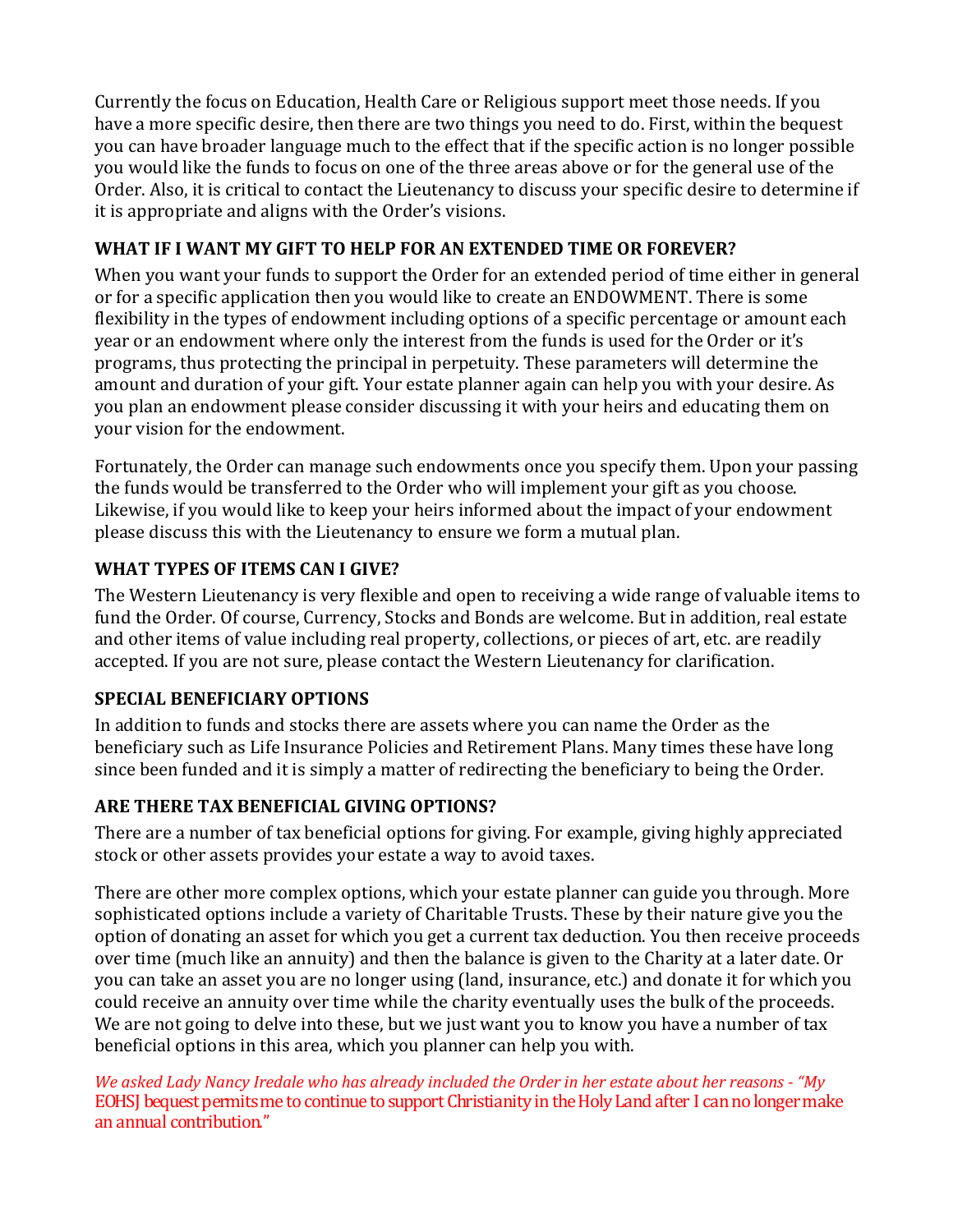## WHAT SHOULD I DO TODAY?

**Create or Update your Will and Trust** – Seems pretty obvious that you should give direction of where you want your treasures to go upon your passing, usually in the form of a Will and a Trust (you will likely need both, but you should check with an estate attorney to determine what is best for you). Otherwise, the State will decide how your estate will be divided and to whom. However, today about 50% of you have not yet completed either a will or trust. You have been meaning to ... others haven't reviewed theirs in year. We first ask that you either complete or review yours, since none of us know the hour of our calling.

Lady Nancy Moloney, an established estate lawyer, points out that this is actually the best gift you can give to your children and those people and projects you care about. It makes it possible for you to realize your wishes and to help the people you care about without involving the government in your final gifts.

Or, if you have a will and trust, revisit them to make sure your desires are still reflected.

Finally, please consider the Order in your estate plans.

*Another special member, who wishes to remain anonymous, continues to be very generous in her lifetime but also has made a bequest to the Order and when asked why stated - "Because I take my vow and commitment* to supporting the Order very seriously, it made sense for me to endow the Order through my *Trust and Will so that I could continue in my commitment. I trust those individuals in the Order who give their* talents to the Church and I trust them to do the right thing with it. They are some of the finest people *I* know, and *I* trust them to fulfill my intentions."

# **Legacy Society Estate Bequest Appreciation Program**

We cherish every gift you give either now or in the future. If you choose to include the Order in *your* will or trust, please let us know. We wish to express our appreciation and make others aware.

All members who include the Order in their Estate will be recognized as follows:

- *Recognition on their Annual Meeting Name Tag*
- *Recognition at the Annual Business Meeting*
- *Recognition at their Mid-Year Meeting*
- It will be noted next to their name in the Annual Roster
- It will be noted in the Year in Review document
- *Upon a member's passing the Lieutenant will speak to the impact of a member's gift*

In addition, there continue to be three Legacy Society Achievement levels (per couple, or onehalf for an individual member). These will include additional recognition:

Bronze - \$25K to less than \$100K

Silver - \$100K to less than \$250K

Gold - \$250K and above